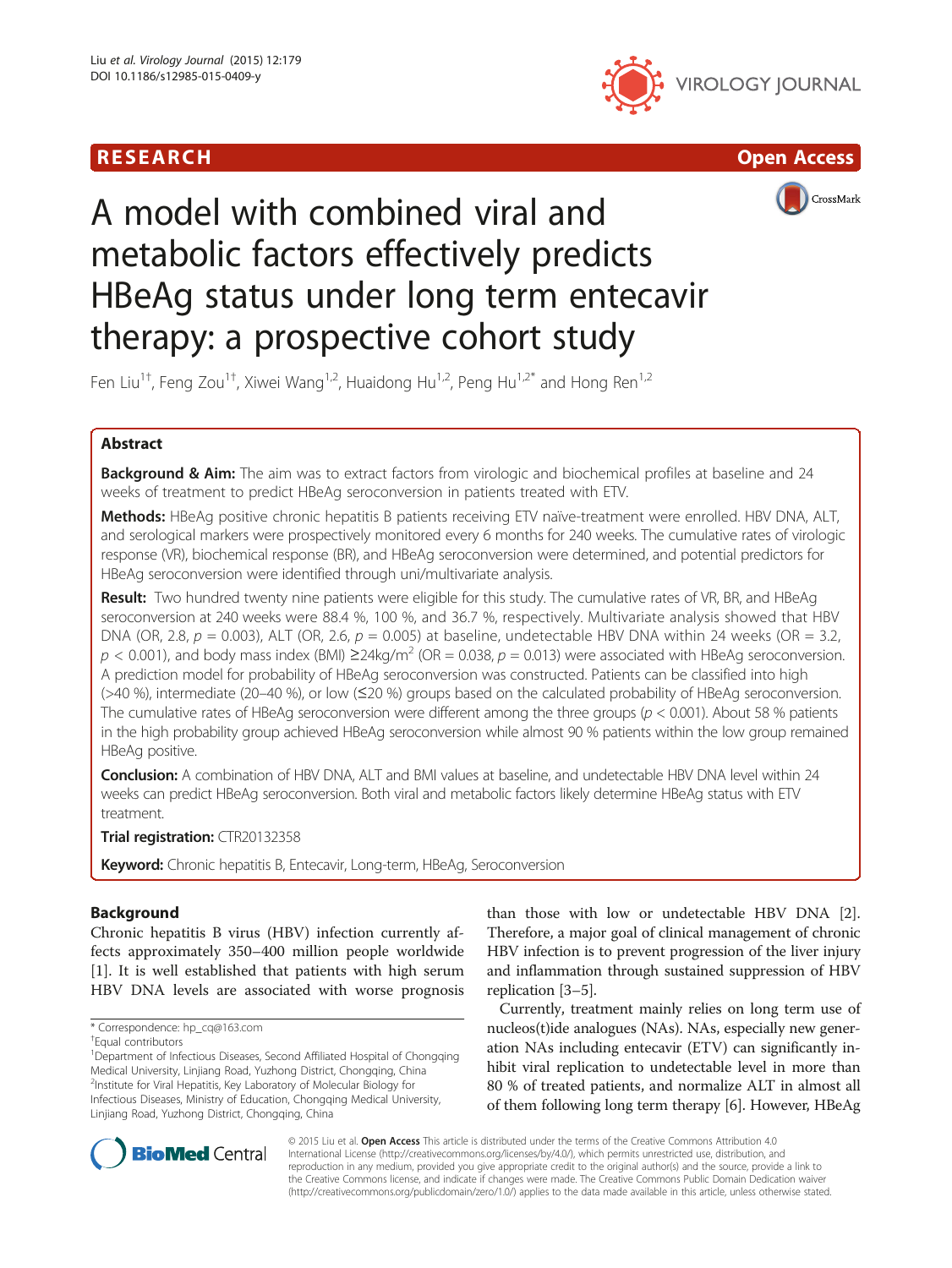seroconversion facilitated by ETV treatment remains low with variable frequencies [\[7](#page-9-0), [8\]](#page-9-0).

HBeAg seroconversion is a critical event in natural course of chronic HBV infection and during the antiviral treatment [\[9\]](#page-9-0). It coincides with naturally reduced replication or sustained suppression of viral replication by antivirals, and is linked with reduced risk for progression of liver injury [\[10](#page-9-0)]. Patients who have successfully experienced this switch usually become so-called inactive HBsAg carrier who shows low serum HBV DNA and normal ALT. Importantly, HBeAg seroconversion is accompanied by significantly reduced HBV covalently closed circular DNA (cccDNA) level in the liver [[11](#page-9-0)]. Reduced cccDNA level signals a better prospect for maintaining low level of HBV replication [[12](#page-9-0)]. If patients stay at HBeAg positive phase, even though the liver inflammation has been brought under control, they may face a higher risk for quick restoration of high level of HBV replication because of relatively high intrahepatic cccDNA level once the antiviral therapy ceased [\[13](#page-9-0)]. Therefore, HBeAg seroconversion is an important endpoint achieving a better outcome of antiviral therapy.

So far, several baseline and on-treatment predictors for HBeAg seroconversion have been suggested in the literature. Medium range of HBV DNA, higher ALT level, and lower serum HBsAg level are considered baseline predictors [\[14](#page-9-0)–[16](#page-9-0)] for HBeAg seroconversion [[17](#page-9-0), [18\]](#page-9-0). In addition to viral factors, we reasoned that NAs mediated inhibition takes place within infected cells and efficient access to viral replication site in each of infected cells by the drug is essential for efficient inhibition function. Such access could be impeded if there is excessive accumulation of biologic molecules that clog intracellular traffic in hepatocytes. It is well-known that hepatic steatosis is increasingly prevalent. For instance, about 30 % of CHB patients concur with hepatic steatosis [\[19](#page-9-0)]. We hypothesized that metabolic factors can impact antiviral response and HBeAg seroconversion.

The aim of this study was to evaluate efficacy leading to HBeAg seroconversion associated with long term ETV treatment and to build a model with the combined viral and metabolic factors and to assess predictive utility of the model for predicting HBeAg seroconversion.

# Results

# Study population

Of enrolled 270 CHB patients with HBeAg positive, Forty-one patients, 14 (5.2 %) showed nonresponse at week 48 and they discontinued the ETV therapy, and 27 (10.0 %) had unavailable serum HBV DNA data at week 24 or 48, were excluded (Fig. [1\)](#page-2-0). A total of 229 patients were eligible for this study. Table [1](#page-2-0) showed the baseline characteristics of study patients. Mean age was  $30.7 \pm 7.6$ years old. There were 177 (77 %) male patients and 23

(10.0 %) patients had cirrhosis. The median baseline serum ALT level was 134.2 ± 93.5 IU/L and HBV DNA level was  $8.1 \pm 1.3 \text{ log}_{10}$ copies/ml. The median treatment duration was 212 weeks (range 84 to 337 weeks). During the follow-up visits, 77 patients who reached the primary endpoint with HBeAg seroconversion exited from the treatment, and additional 45 patients ceased treatment. Reasons for discontinuation included lack of efficacy and the financial ability to cover high cost (16, 7.0 %), loss to follow-up (17, 7.4 %), pregnancy (3, 1.3 %), withdrawal of consent (2, 0.9 %), noncompliance (5, 2.2 %), and adverse event (2, 0.9 %). Finally, 107 patients continued therapy throughout the study.

# Antiviral efficacy of long term ETV therapy

The cumulative probability of undetectable HBV DNA increased from 46.1 % at 48 weeks to 88.4 % at 240 weeks (Fig. [2\)](#page-3-0). Proportion of ALT normalization was incrementally expanded as well. Up to 240 weeks, nearly all people had reached normal range (Fig. [3](#page-3-0)). During the study, 77 patients underwent HBeAg seroconversion. Two patients achieved HBsAg loss. The cumulative rates of HBeAg seroconversion were 11.8 %, 20.6 %, 25.7 %, 30.4 %, and 36.7 % over the duration of 1, 2, 3, 4, and 5 years, respectively, as displayed by Fig. [4](#page-4-0). Seven patients experienced virological breakthrough; 3 of them were accompanied by biochemical breakthrough. Six patients still had detectable HBV DNA at the last visit. All of them showed good compliance. The patients with virologic breakthrough or detectable HBV DNA were tested for the genotypic mutations. Two patients were documented to confer resistance to ETV; the amino acid substitution loci were + L180M + T184G + S202I + M204V and  $M204V + L180M + S202G + V173L$ , respectively. The two received an ADV- add-on regimen. Among the patients without drug resistance, 8 patients switched to ETV plus ADV combination therapy, and three increased ETV dosage to 1mg per day.

# Comparison of pretreatment and on-treatment factors between patients with and without HBeAg seroconversion

Demographic and clinical data at baseline and ontreatment in patients with and without HBeAg serocon-version were summarized in Table [2](#page-4-0). Mean age ( $\leq$ or > 40 years) and gender ratio were well-balanced between two groups. The baseline HBV DNA level was stratified to three subgroups: 1. ≤7; 2. 7–9; and 3. ≥9  $log_{10}$  copies/ml. A majority of patients with HBV DNA at  $7-9 \log_{10}$  copies/ml showed HBeAg seroconversion while HBeAg seroconversion in patients with high HBV DNA load  $>9 \log_{10}$ copies/ml occurred much less frequent and the majority remained HBeAg positive. The difference was statistically significant ( $P = 0.001$ ). All patients were also divided to two groups based on the baseline ALT level at 200IU/L.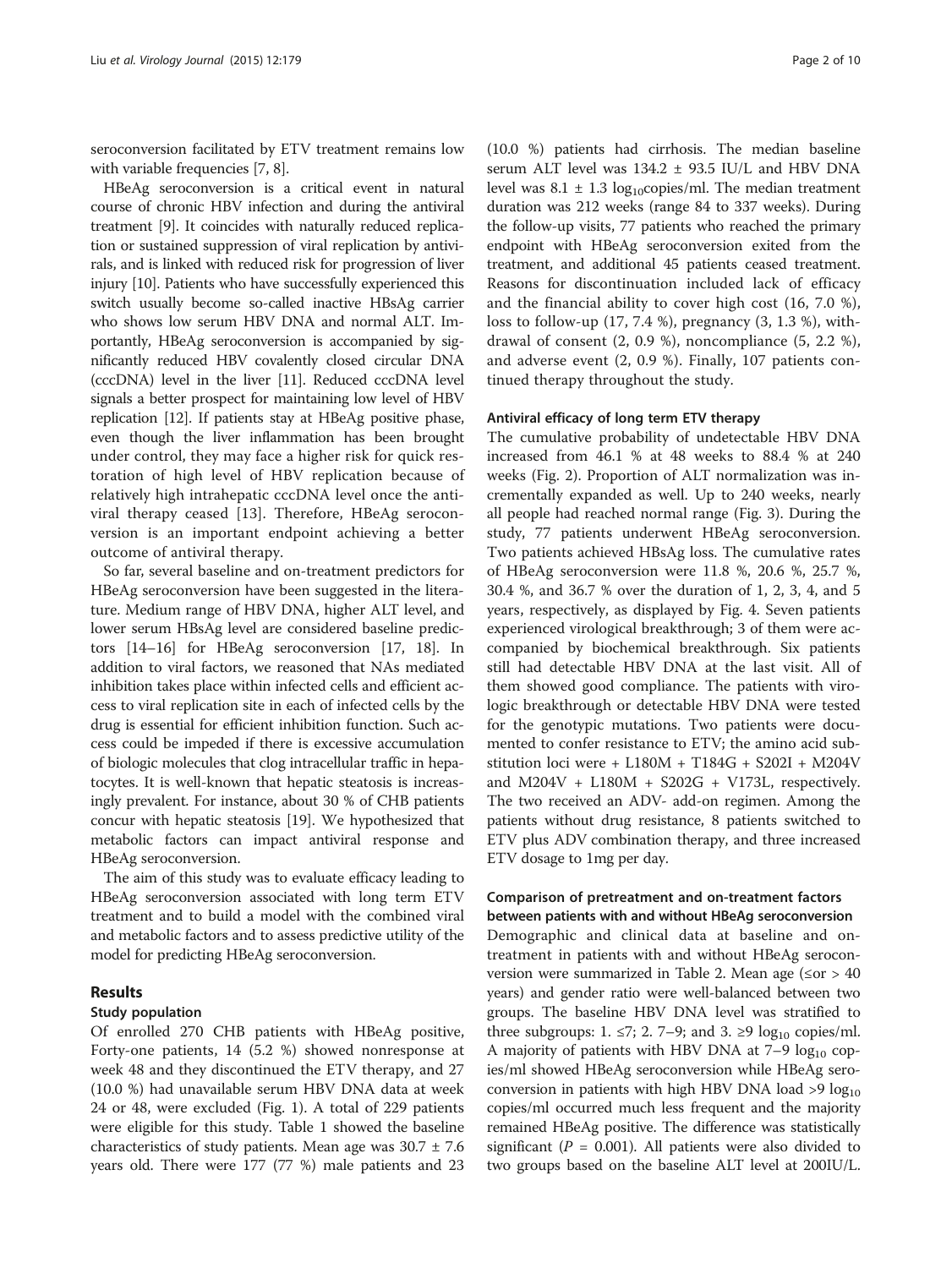<span id="page-2-0"></span>

Table 1 Baseline characteristics of enrolled patients

| Characteristics                | HBeAg positive   |  |
|--------------------------------|------------------|--|
|                                | $(n = 229)$      |  |
| Age,yr                         | $30.7 \pm 7.6$   |  |
| Male(%)                        | 177(77 %)        |  |
| BMI ( $kg/m2$ )                | $22.3 \pm 2.4$   |  |
| Cirrhosis                      | 23(10 %)         |  |
| Median treatment duration      | 212(84-337)      |  |
| Median HBV DNA(log10copies/ml) | $8.1 \pm 1.3$    |  |
| Serum ALT (IU/L)               | $134.2 \pm 93.5$ |  |
| Serum AST (IU/L)               | $81.2 \pm 54.0$  |  |
| Serum ALP (IU/L)               | $103.1 \pm 32.6$ |  |
| Total bilirubin (mg/dL)        | $0.9 \pm 0.3$    |  |
| Serum albumin (g/L)            | $45.2 \pm 3.5$   |  |
| Platelet count (10^9/L)        | $153.1 \pm 80.0$ |  |
| Serum creatinine (mg/dl)       | $0.9 \pm 0.2$    |  |
| WBC (10^9/L)                   | $5.4 + 1.4$      |  |

The percentage of patients with ALT ≥200 IU/L with HBeAg seroconverted was nearly two times higher than that of the non-seroconverted ( $P = 0.008$ ). Interestingly, patients with HBeAg seroconversion had lower baseline BMI (categorized as normal BMI <24kg/ $m^2$ , overweight BMI ≥24 kg/m<sup>2</sup> based on the World Health Organization guidelines for adult Chinese population [\[20\]](#page-9-0)) than that of the non-seroconverted group (mean,  $21.6 \pm 2.3$  vs.  $22.6 \pm$ 2.5,  $p = 0.004$ ), and the percentage of patients with BMI <  $24\text{kg/m}^2$  in the former group was significant higher than that of the latter group (90 % vs.67 %,  $p < 0.007$ ).

Clear differences in reduction of HBV DNA to undetectable level within 24 weeks from baseline  $(P =$ 0.014), and reduction of ALT to normal range within 12 weeks ( $P = 0.002$ ) or 24 weeks ( $P = 0.001$ ) from baseline were observed between two groups. However, if each parameter was used independently to predict the probability of HBeAg seroconversion, the corresponding AUS value was low (ranging from 0.5 to 0.7), and the positive predictive value was not promising.

There was no correlation between BMI and HBV DNA or ALT at the baseline ( $P = 0.098$  and 0.071, respectively). Notably, BMI was negatively correlated with the decline of HBV DNA level within 24 weeks,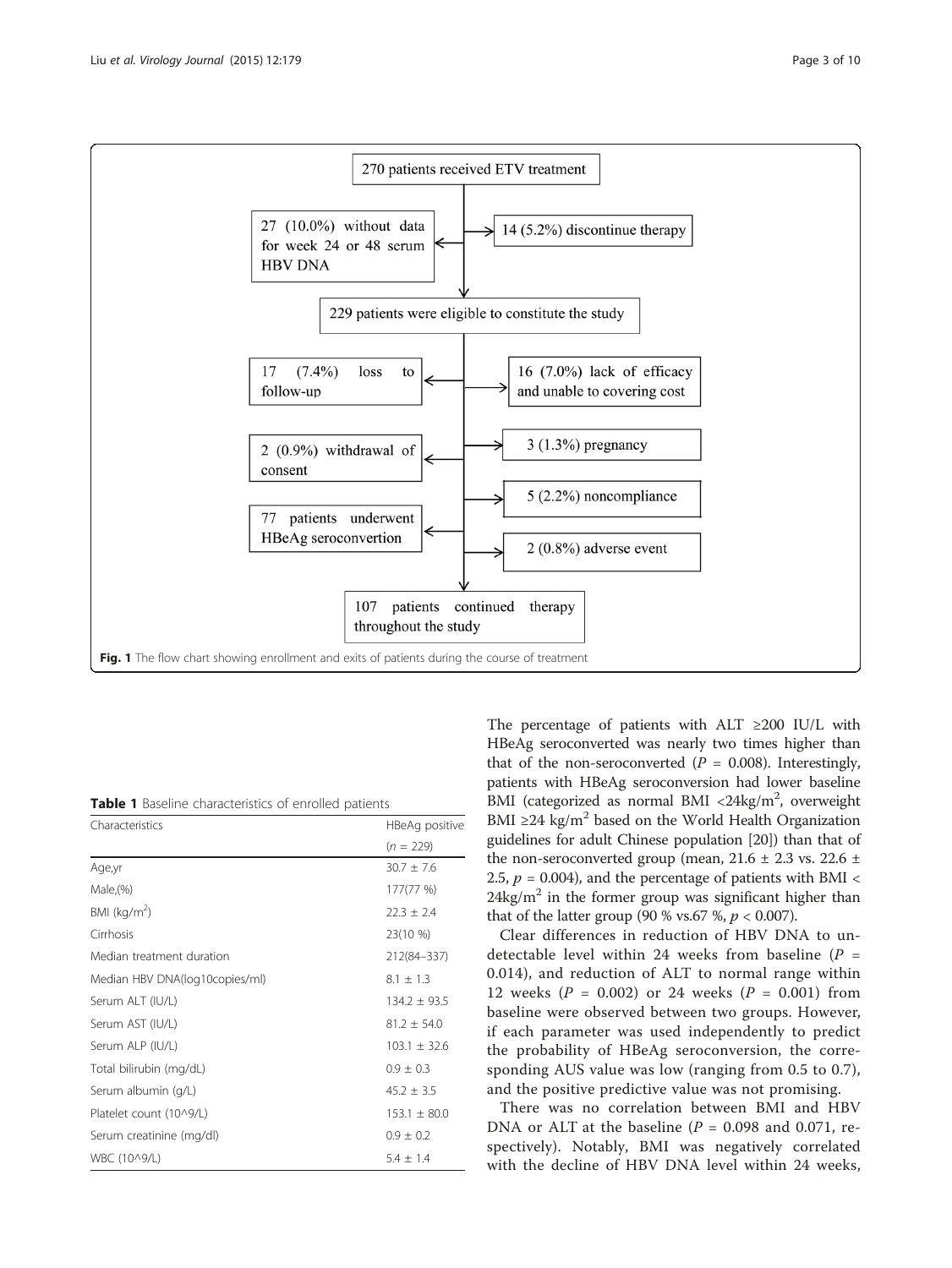<span id="page-3-0"></span>

and the correlation coefficient was −0.7; no correlation between BMI and other factors was found.

# Predictive factors associated with HBeAg seroconversion

To avoid confounding effects, we adjusted the ontreatment factors, and included the following in the regression analysis: the time of undetectable HBV DNA (≤24 weeks, between 24 and 48 weeks, >48 weeks), and the time of the normalization of ALT(≤12weeks, between 12 and 24 weeks, >24weeks). Our univariate analysis showed that BMI, HBV DNA and ALT levels at baseline, the time of VR, and the time of the normalization of ALT were the factors associated with HBeAg seroconversion (Table [3\)](#page-5-0). However, the multivariate Cox proportional hazards analysis showed that BMI with more than  $24\text{kg/m}^2$  (odds ratio [OR], 0.038; 95 % confidence interval [CI], 0.2 to 0.8;  $p = 0.013$ ), baseline HBV DNA level <9 log<sub>10</sub>copies/ml (OR, 2.8; 95 % CI, 1.4 to 5.6;  $p = 0.003$ ), baseline ALT level  $\ge 200$ IU/L (OR, 2.5; 95 % CI, 1.3 to 4.8;  $p = 0.005$ ), and

undetectable serum HBV DNA within 24 (OR, 3.2; 95 % CI, 1.9 to 5.5;  $p < 0.001$ ) were significantly important in predicting HBeAg seroconversion. Differed from other variables, BMI ≥24 kg/m<sup>2</sup> was negatively related to HBeAg seroconversion.

# A model to predict HBeAg Seroconversion

A model for predicting HBeAg seroconversion was constructed using regression coefficient for each covariate obtained through multivariable logistic regression analysis. The Hosmer-Lemeshow goodness-of-fit test was good  $(P = 0.915)$ . The regression formula for predictive probability of HBeAg seroconversion (P) is:

 $P = e^{A}/(e^{A} + 1)$ , and  $A = -1.549 + 0.792$  (if baseline ALT level  $\geq 200$  IU/L IU/L)-0.309 (if ALT level (<200) + 1.290 (if baseline HBV DNA level  $\leq$  9 log<sub>10</sub> copies/ ml)-0.403(if HBV DNA level >9) -1.388 (if BMI ≥24kg/ m2 ) + 1.188 (if undetectable HBV DNA within 24 weeks)-0.364 (if undetectable HBV DNA within 48 week).

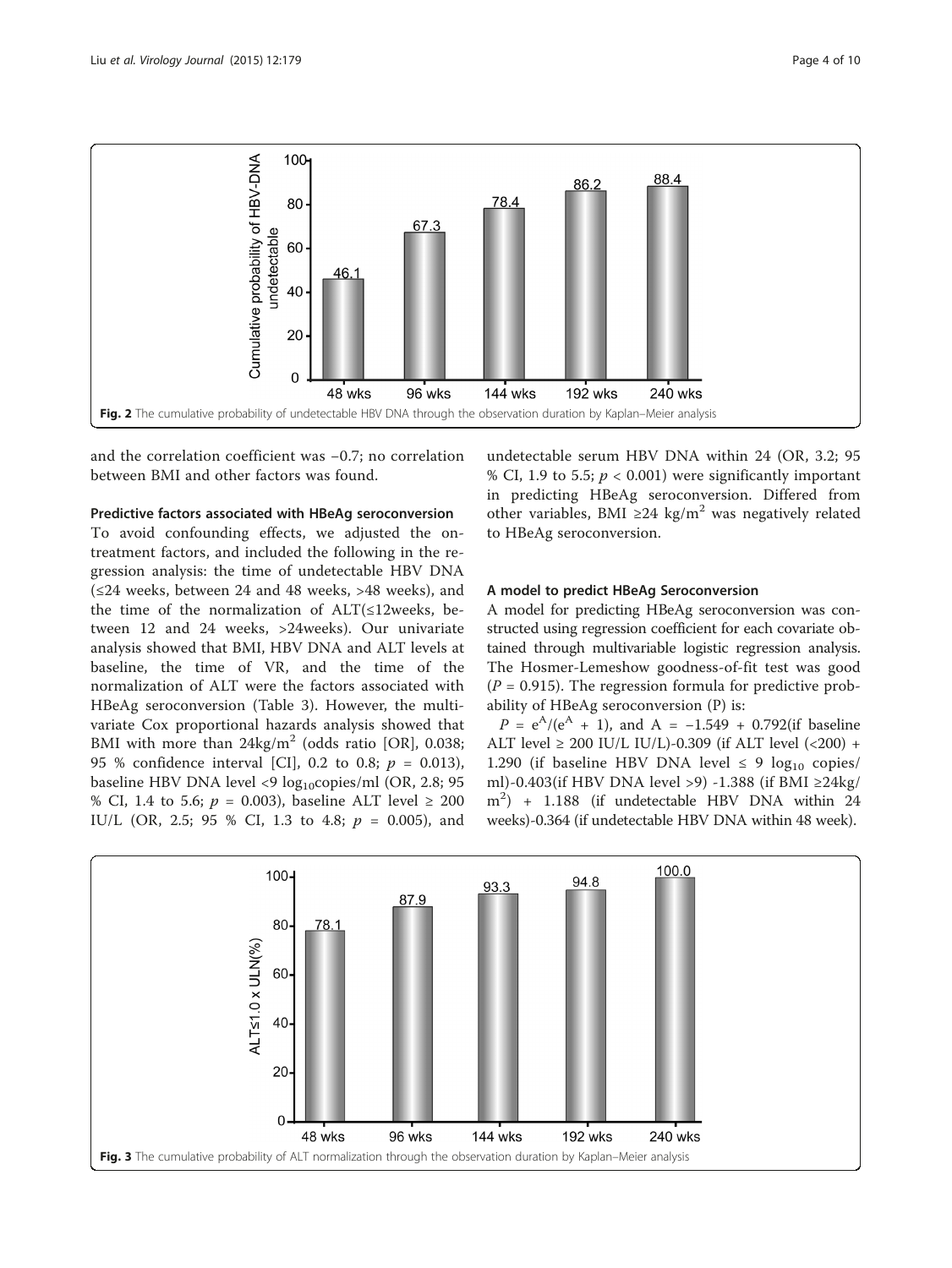<span id="page-4-0"></span>

Table 2 Comparison of clinical features between patients with and without seroconversion

| Characteristics                             | Seroconversion    | Non-seroconversion | $p$ -value |
|---------------------------------------------|-------------------|--------------------|------------|
|                                             | $(n = 77)$        | $(n = 152)$        |            |
| Age yr                                      |                   |                    |            |
| Age $\leq 40$                               | 67 (34 %)         | 132 (66 %)         | 0.971      |
| Age $> 40$                                  | 10 (33 %)         | 20 (67 %)          |            |
| Gender                                      |                   |                    |            |
| Female                                      | 19 (36 %)         | 33 (64 %)          | 0.613      |
| Male                                        | 58 (33 %)         | 119 (67 %)         |            |
| BMI (kg/m2)                                 |                   |                    |            |
| $<$ 24                                      | 69(40 %)          | 102(60 %)          | < 0.001    |
| $\geq$ 24                                   | 8(14%             | 50(86 %)           |            |
| HBV DNA level(log10copies/ml)               |                   |                    |            |
| HBV DAN $<$ 7                               | 10(21 %)          | 38(79 %)           | 0.001      |
| $7 \leq HBV$ DNA < 9                        | 56(44 %)          | 71(56 %)           |            |
| HBV DNA $\geq$ 9                            | $11(20\%)$        | 43(80 %)           |            |
| Baseline ALT level (IU/L)                   |                   |                    |            |
| $ALT \geq 200$                              | 25(49 %)          | 26(51 %)           | 0.008      |
| ALT < 200                                   | 52 (29 %)         | 126 (71 %)         |            |
| Undetectable HBV DNA within 24 weeks        | 32 (54 %)         | 27 (46 %)          | < 0.001    |
| Undetectable HBV DNA within 48 weeks        | 44 (40 %)         | 65 (60 %)          | 0.062      |
| Normalization ALT within 12 weeks           | 12 (50 %)         | 12 (50 %)          | 0.232      |
| Normalization ALT within 24 weeks           | 25 (56 %)         | 20 (44 %)          | 0.001      |
| Reduction HBV DNA at 24 weeks from baseline | $4.7 \pm 1.2$     | $4.0 \pm 1.4$      | < 0.001    |
| Reduction HBV DNA at 48 weeks from baseline | $5.0 \pm 1.0$     | $4.9 \pm 1.3$      | 0.609      |
| Reduction ALT at 12 weeks from baseline     | $106.0 \pm 109.0$ | $61.1 \pm 102.3$   | 0.002      |
| Reduction ALT at 24 weeks from baseline     | $123.6 \pm 106.7$ | $77.0 \pm 91.1$    | 0.001      |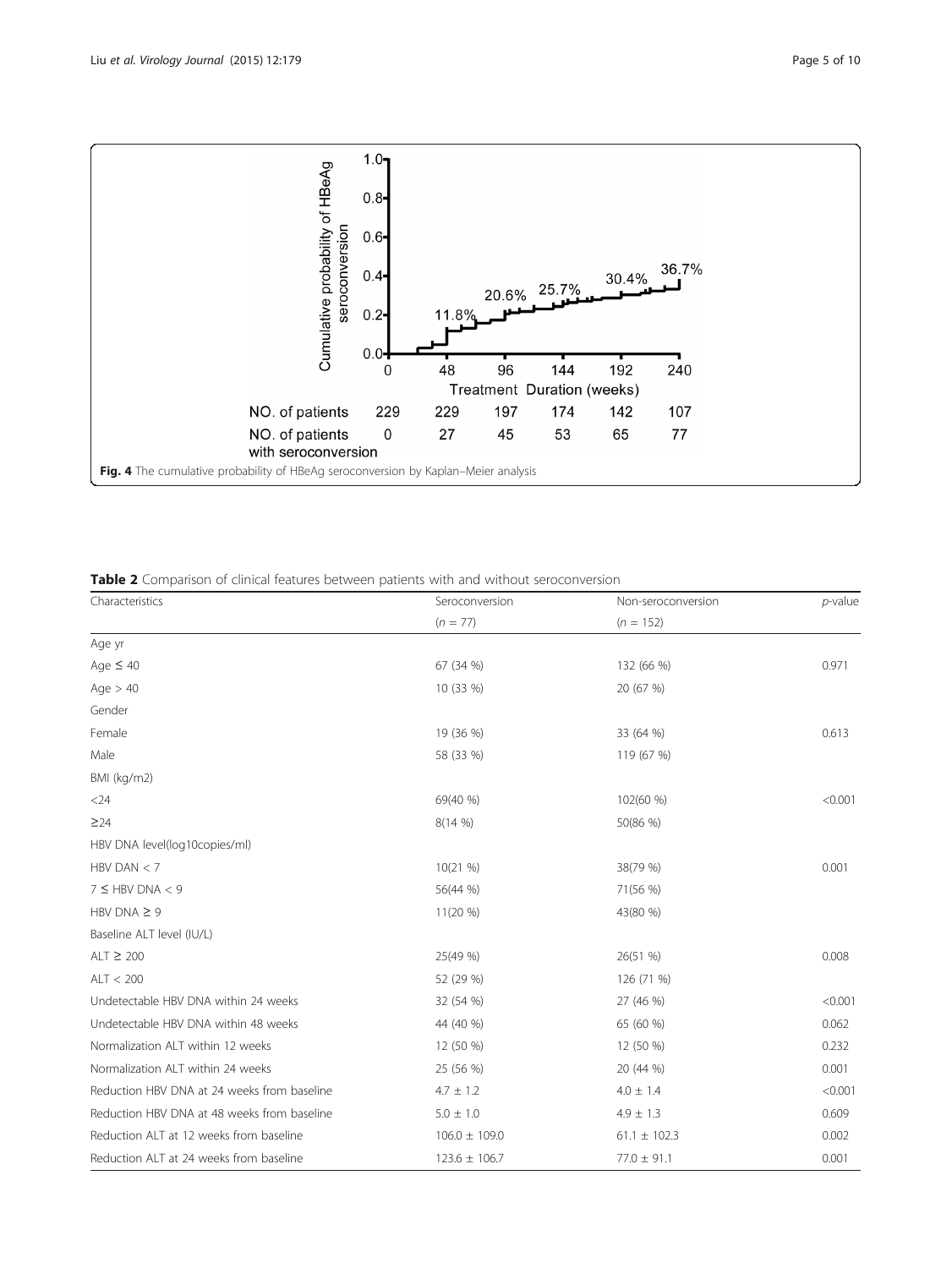<span id="page-5-0"></span>

| Table 3 Analysis of baseline factors for HBeAg seroconversion by multivariate cox proportional hazard analysis |  |  |  |
|----------------------------------------------------------------------------------------------------------------|--|--|--|
|----------------------------------------------------------------------------------------------------------------|--|--|--|

| Baseline characteristics         | Univariate | Multivariate |              |         |  |
|----------------------------------|------------|--------------|--------------|---------|--|
|                                  | P          | Odd ritio    | 95 % CI      | P       |  |
| Age, yr                          | 0.438      |              |              |         |  |
| Gender (male/female)             | 0.896      |              |              |         |  |
| BMI (≥24 kg/m <sup>2</sup> )     | < 0.001    | 0.4          | $0.2 - 0.8$  | 0.013   |  |
| Baseline ALT (IU/L)              |            |              |              | 0.004   |  |
| ALT < 80                         | 0.003      | $\mathbf{1}$ | $\mathbf{1}$ |         |  |
| $80 \leq ALT < 200$              | 0.995      | 1.1          | $0.6 - 2.0$  | 0.83    |  |
| ALT $\geq 200$                   | 0.002      | 2.5          | $1.3 - 4.8$  | 0.005   |  |
| Baseline HBV DNA(log10copies/ml) |            |              |              | < 0.01  |  |
| HBV DAN $<$ 7                    | < 0.001    | 1            | 1            |         |  |
| $7 \leq HBV$ DNA < 9             | < 0.001    | 2.8          | $1.4 - 5.6$  | 0.003   |  |
| HBV DNA $\geq$ 9                 | < 0.001    | 0.8          | $0.3 - 2.0$  | 0.773   |  |
| Time of undetectable HBV DNA     |            |              |              | < 0.01  |  |
| $\leq$ 24 weeks                  | < 0.001    | 3.2          | $1.9 - 5.5$  | < 0.001 |  |
| $24 <$ HBV DNA $\leq 48$ weeks   | < 0.001    | 1.3          | $0.6 - 2.9$  | 0.485   |  |
| >48 weeks                        | 0.385      | $\mathbf{1}$ | $\mathbf{1}$ |         |  |
| Time of Normalization ALT        |            |              |              |         |  |
| $\leq$ 12 weeks                  | 0.346      |              |              |         |  |
| $12 < ALT \leq 24$ weeks         | 0.018      |              |              |         |  |
| >24 weeks                        | 0.007      |              |              |         |  |

The probability for HBeAg seroconversion in each of all patients was computed and determined, and then two cut-off values were designated (see the justification for each value selection in Discussion). According to the calculated individual probability and the cut-off values, patients were categorized to high (>40 %), intermediate (20 %-40 %), or low (≤20 %) HBeAg seroconversion group. Approximately 58 % of patients in the high probability group achieved HBeAg seroconversion compared

with 11 % and 31 % in the low and intermediate probability groups, respectively (Fig. 5). The seroconversion frequencies were significantly different ( $p < 0.001$ ). The cumulative rates of HBeAg seroconversion in the high response group were significant greater than another two groups at the same time points. The cumulative rate increased slowly and remained nearly unchanged throughout the study period in the low probability group (Fig. [6,](#page-6-0) log rank test  $p < 0.001$ ).

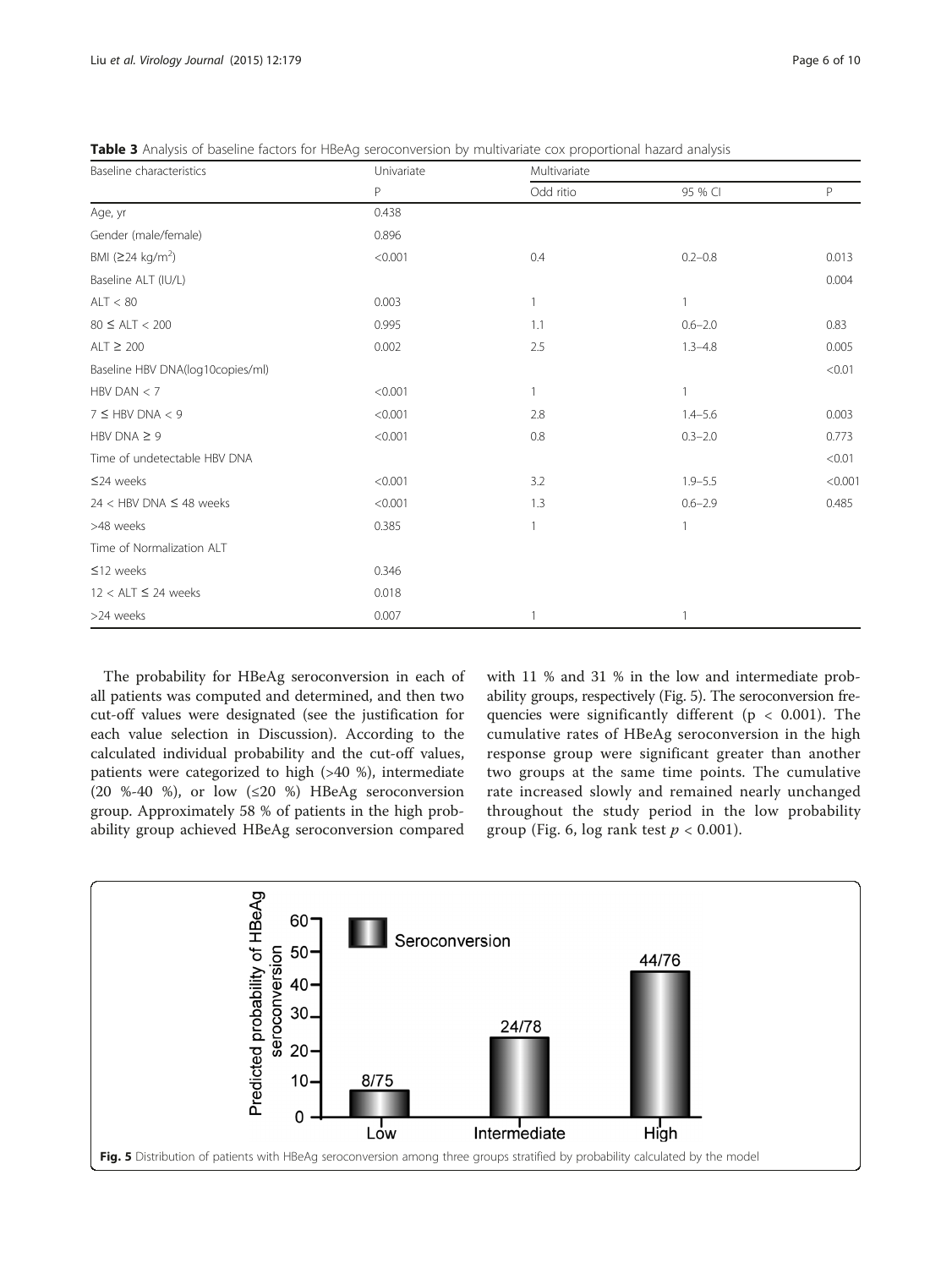<span id="page-6-0"></span>

# **Discussion**

ETV is one of new generation NAs that have demonstrated more potent inhibition of HBV DNA replication than earlier ones. However, HBeAg seroconversion facilitated by ETV therapy remains relative low, for instance only about 20 % of HBeAg positive patients achieved HBeAg seroconversion after 48 weeks ETV therapy [\[21](#page-9-0)]. Factors associated with HBeAg seroconversion are not well understood and it is difficult to predict HBeAg seroconversion. But an ability for physicians to accurately predict HBeAg seroconversion is needed to improve clinical management of patients with chronic hepatitis B. We investigated the antiviral efficacy of long term ETV treatment of HBeAg positive chronic HBV infected patients in this study. We found that ETV was a highly potent antiviral agent. The cumulative rates of VR and BR were comparable to those observed in previous studies [\[22](#page-9-0), [23](#page-9-0)]. We focused on identifying and testing both viral and metabolic factors, which were extracted from virologic and biochemical profiles at baseline and within 24 weeks of treatment, for impacting HBeAg seroconversion. We found that BMI values were inversely related to changes in HBeAg status, and serum HBV DNA, ALT values at baseline, as well undetectable HBV DNA level within 24 weeks after the treatment were positively related to HBeAg seroconversion. We constructed a model that incorporated both viral and metabolic factors, and can assign each patient with low, or medium or high probability for serum HBeAg seroconversion. The cumulative rate of HBeAg seroconversion at the end of 5 year treatment in this study was lower than previous results [\[7, 24\]](#page-9-0). Possible factors included that the dominant HBV strain in China is genotype C, which is associated with lower rates of seroconversion than genotypes A or B [\[25](#page-9-0)]. Additionally, the subjects who discontinued therapy were considered as failure that may underestimate the actual conversion rates.

An interesting factor identified by this study was an indicator for abnormal metabolism: BMI ( $\geq$ 24kg/m<sup>2</sup>) that was inversely associated with HBeAg seroconversion. In agreement with this finding, we noted that patients with higher BMI showed poorer virologic response at early phrase (before 24 weeks). The poorer virologic response suggests an inefficient inhibition of viral replication, which may have contributed to delaying HBeAg seroconversion. Some studies previously indicated that BMI was an independent factor for hepatic steatosis [[26](#page-9-0)]. And hepatic steatosis was documented to have a negative effect on the therapy efficacy, and even it could result in ETV treatment failure [\[27](#page-9-0)]. Although conclusive data on the effect of steatosis remains to be established, a hypothesis is that not only viral factors, but also metabolic factors like hepatic steatosis in CHB patients are likely determining antiviral response including HBeAg seroconversion. It is possible that the contact between the HBV replication site and drug within hepatocytes could be separated or blocked by accumulated fat [\[28](#page-9-0)]. As a result of such separation, the drug may not effectively access to the viral replicating site . This difficulty may be further impeded by diminished activity of hepatic cytochromes in steatosis hepatocytes [[19](#page-9-0)]. Additionally, patients with hepatitis C that is often marked by hepatic steatosis, are frequently accompanied by obesity and insulin resistance that may result in dysfunction of cellular immunesystem [[29](#page-9-0)]. Currently obesity is increasingly spreading among various populations even in developing countries, and lipid metabolism disorders such as hepatic steatosis occur more frequently among general population, It is not surprising that CHB patients can have hepatic steatosis and the prevalence for such co-existence is up to 30.5 % [[30](#page-9-0)]. Further studies would be expected to focus on impacts of steatosis on antiviral response at molecular level, and it may call for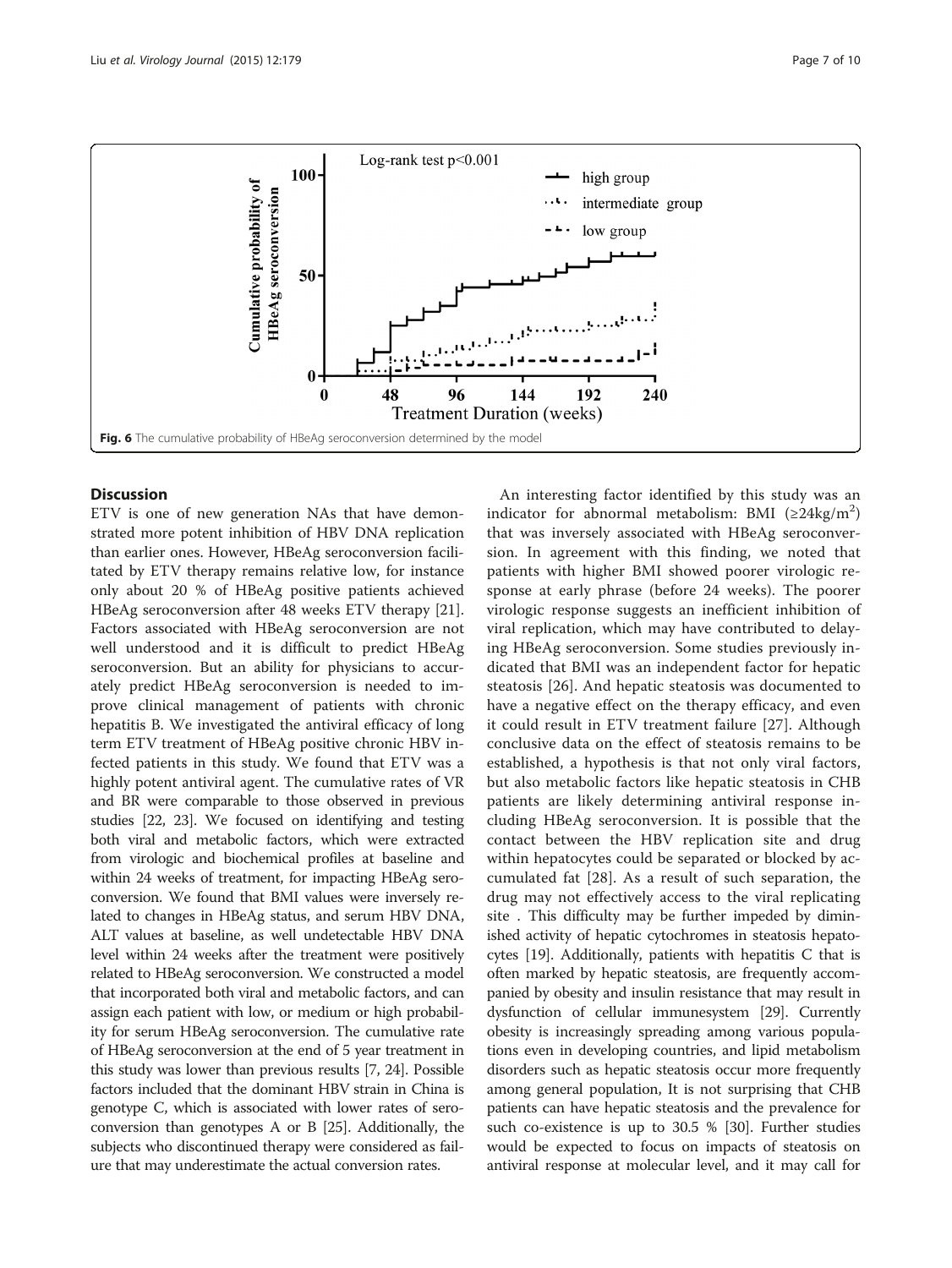new antiviral strategy for CHB patients with hepatic steatosis or higher BMI.

This study also revealed that undetectable HBV DNA within 24 weeks was the most important independent predictive factor for HBeAg seroconversion as its regression coefficient was the highest among the four predictive factors. The result is in line with previous study [\[31\]](#page-9-0). Furthermore,the finding could be explained by the suggestion that antiviral therapy with NAs can induce partial restoration of immune responses [[32](#page-9-0)], which are necessary for the durable host-mediated control of infection. And it is thought that rapid HBV DNA suppression may reflect this restoration of immune response in the host by stimulating the Tcell response and enhancing the probability of reducing the HBeAg expression in the long term [\[33](#page-9-0)]. Therefore, HBV DNA level at 24 weeks is an essential marker to monitor HBeAg seroconversion in ETV treatment.

Apart from two factors mentioned above, relatively lower HBV DNA levels  $\left($  <10<sup>7</sup> copies/ml) at baseline were independently associated with a stepwise increasing rate for the HBeAg seroconversion. A same finding was observed in previous studies [\[34\]](#page-9-0). Consistently, HBeAg seroconversion in patients treated with LDT can be predicted by baseline HBV DNA and ALT levels [\[35\]](#page-9-0). ALT reflects liver injury/ inflammation that could be triggered by the host immune response. Our result that a higher baseline ALT level (≥200 IU/L) was related to HBeAg seroconversion was similar to previous study by Tseng TC et al. [[36](#page-9-0)]. Therefore, levels of baseline ALT can be considered as a critical factor for predicting antiviral response including HBeAg seroconversion before tailoring antiviral treatment.

After identifying these four independent predictive factors, we constructed a formula that could assist physicians to predict approximately probability of HBeAg seroconversion for individual patients. As tested by this study, nearly 60 % of patients in the high probability group achieved HBeAg seroconversion. Interestingly extended study only resulted in a moderate increase in HBeAg seroconversion in the intermediate group. For those patients close monitor of HBV DNA before 48 weeks would be important to decide whether they were having an optimal treatment. In comparison, the cumulative rate of HBeAg seroconversion showed no additional increase in the low response group over time, suggesting that those patients may retain HBeAg for a long period despite long term ETV therapy. Therefore, patients with probability more than 40 % could have a great chance to achieve HBeAg seroconversion. Additionally, patients with BMI (<24Kg/ m<sup>2</sup>), plus lower HBV DNA (>7 < 9log<sub>10</sub>copies/ml) and higher ALT (≥200IU/L) and HBV DNA undetectable before 24 weeks had a greater probability to develop seroconversion. The remaining patients were less likely for HBeAg seroconversion. Particularly, patients with BMI  $(\geq 24 \text{Kg/m}^2)$ , high HBV DNA (>9 log<sub>10</sub>copies/ml) levels

at baseline and detectable HBV DNA at 48 weeks were candidates for discontinued ETV treatment.

The cut-off values for the stratification of individual probability were decided by considering the natural history of CHB and recognized efficacy of ETV long-term treatment. According to prior studies, the annual incidence of spontaneous HBeAg seroconversion is about 2–15 %, and thus 20 % was chosen as the lower cut-off value to exclude spontaneous HBeAg seroconversion [[37](#page-9-0)]. The probability of HBeAg seroconversion under ETV five years' therapy is approximately 40 % or more [\[8](#page-9-0)], thus this value was selected as the upper cut-off line.

However, the predictive factors included in this study are not exhaustive, as some known risk factors were omitted, instead of using several easily available parameters. The hepatic steatosis was not included because ultrasound based detection of steatosis shows lower sensitivity and specificity, which largely depends on the operators' skill. Recently, quantitative HBeAg and HBsAg levels have been shown to have predictive value for HBeAg seroconversion in ETV-treated patients [[18\]](#page-9-0). However, the accurate HBeAg and HBsAg values were not available in this study, so those markers could not be assessed. Likewise, core promoter or pre-core mutations might represent additional factors for loss of HBeAg expression [\[38](#page-9-0)], but they are not routinely monitored in clinic. Therefore, the predictive power of this model for HBeAg seroconversion can be augmented if all predictive factors are incorporated.

This study is associated with a few limitations. First, the sample size was relatively small and the age range of patients was narrow because the HBeAg positive patients tend to be younger. The conclusions should be confirmed by future studies with large cohorts from multicenter. Second, all of our patients were Asians; therefore, it should be cautious to see if results can be extrapolated to other ethnic or genotypic patients. Finally, a lack of validated group to verify the prospective model is one challenge for all similar studies.

# Conclusions

Long-term ETV treatment was effective. Baseline HBV DNA and ALT levels and undetectable HBV DNA within 24 weeks were positive markers while BMI value was a negative factor for HBeAg seroconversion. Our model can separate treated HBeAg positive patients into three categories with differentiated probabilities. We tested and found that HBeAg seroconversion can be as high as 60 % in high probability group. The model may have potential to be incorporated into a clinical rate-prediction instrument that could improve the antiviral efficacy through appropriate choice at baseline, which could result in timely adjustment of regimen for individual patients. However,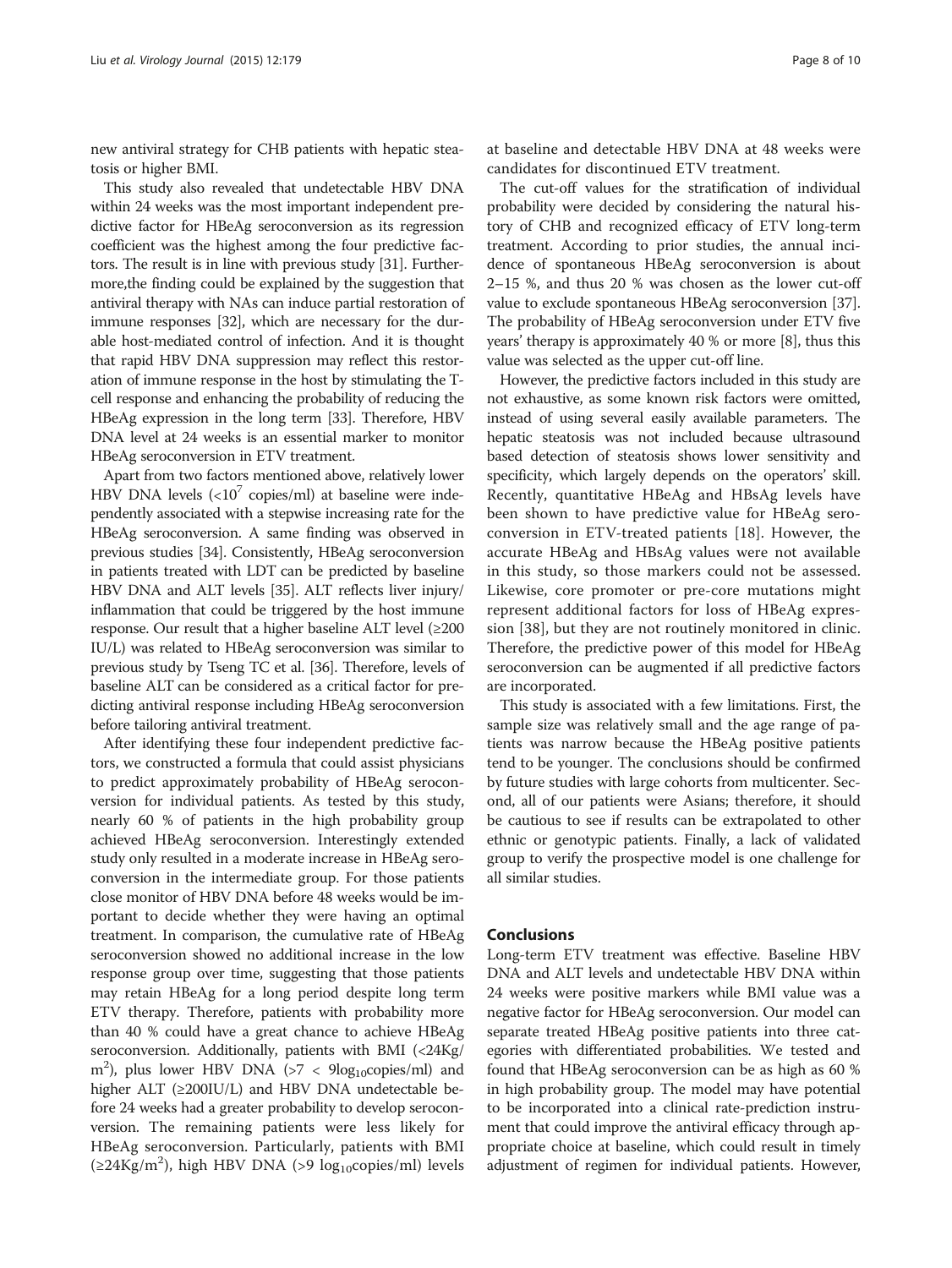the observation should be confirmed in a prospective and larger numbers of patients study.

# Materials and methods

# Study population

This was a prospective cohort study that consecutively enrolled patients who entered the multicenter trial studies (CTR20132358) in the Department of Infectious Diseases, the Second Affiliated Hospital of Chongqing Medical University between March 2006 and April 2013. To explore the potential predictors for HBeAg seroconversion, patients recruited in the study were a component of the full study protocol. Patients were included into this study if they were hepatitis B surface antigen (HBsAg) and HBeAg positive for at least 6 months, baseline HBV DNA level greater than 10<sup>5</sup>copies/mL and ALT 1.3 times more than the upper limit of normal (ULN). All of patients were older than age 16. All of them were nucleoside-naïve and received ETV 0.5mg/day for at least 48 weeks. Patients with antibodies positive against hepatitis C or D virus, or human immunodeficiency virus, or those with decompensatory liver cirrhosis (ascites, jaundice, gastrointestinal bleeding, or encephalopathy) and a history of liver transplantation and HCC were excluded.

# Study design

The baseline characteristics and laboratory data of enrolled patients were recorded by chart review. Clinical evaluation was performed to record some general characteristics, such as age, gender, BMI, duration of treatment. Laboratory variables included serologic markers of HBV, serum HBV DNA levels and serum biochemistry data such as levels of ALT,aspartate aminotransferase,alkaline phosphatase, total bilirubin,serum albumin, serum creatinine, and blood routine examination. Patients were followed every 6 months to assess HBV DNA and ALT levels, drug tolerability and compliance. Patients with HBeAg seroconversion were followed for at least 24 weeks. Genotypic resistance was analyzed in patients with virologic breakthrough or relapse, and new antiviral regimens were given at the discretion of investigators, which was omitted in the H20080798. Patients who were lost during the follow-up or continued ETV therapy without seroconversion for the entire study period were considered as HBeAg seroconversion failure.

# Assay methods

HBeAg and anti-HBe were detected by AxSYM microparticle enzyme immunoassay (Abbott Laboratories, Abbott Park, IL, USA). Serum HBV DNA was quantified by realtime polymerase chain reaction (PCR) assay using the COBAS Taq-Man HBV quantitative test (Roche Molecular

Systems Inc., Branchburg, NJ, USA), which has a low limit of quantification of 1000 copies/ml. Biochemical data were measured using an auto-analyzer (Roche Analytics; Roche Professional Diagnostics, Penzberg, Germany). The upper limit of normal for serum ALT level is 40 IU/L. Genotypic resistance was performed by restriction fragment mass polymorphism (RFMP) analysis.

# Evaluation of treatment efficacy and definitions

The primary endpoint was the HBeAg seroconversion, defined as undetectable HBeAg and detection of HBe antibody followed beyond 24 weeks. The second endpoints used the BR defined as ALT returned to the normal range, and the undetectable HBV DNA, defined as HBV DNA decreased to less than 1000 copies/mL. Virologic breakthrough was defined as an increase in HBV DNA level of  $>1$ <sup>\*</sup>log<sub>10</sub>copies/ml compared with the nadir. Genotypic resistance was defined as the appearance of viral mutations bearing amino acid substitutions in the reverse transcriptase region. Each cumulative probability for respective undetectable HBV DNA, normalized ALT and HBeAg, was used to determine ETV antiviral efficacy.

# Data analysis

HBV DNA levels were logarithmically transformed. Continuous variables were expressed as mean ± SD. Categorical data were analyzed using the chi-square test. The correlation analysis was conducted by Pearson coefficient. Cumulative probability was evaluated by Kaplan-Meier analysis. Cox regression analysis was used to explore the factors with serologic response. To assess predictive accuracy of related factor, receiver operating characteristic (ROC) curves were constructed and the area under the ROC curve (AUC) was calculated. Multivariable logistic regression analysis was used to estimate the β regression coefficient and then to construct a multivariable linear model. The regression analysis was performed with stepwise selection, using a P value greater than 0.05 for removal and less than 0.1 for entering. All statistical tests were twosided, and  $P < 0.05$  was considered statistically significant. IBM SPSS statistics version 20 (IBM Corporation, Armonk, NY) was used for statistical analysis.

## Abbreviations

ETV: Entecavir; CHB: Chronic hepatitis B; VR: virologic response; BR: Biochemical response; BMI: Body mass index; HCC: Hepatocellular carcinoma; ALT: Alanine aminotransferase; HBsAg: Hepatitis B surface antigen; ULN: Upper limit of normal; NAS: Nucleos(t)ide analogues; ROC: Receiver operating characteristic; AUC: The area under the ROC curve.

#### Competing interests

The authors who have taken part in this study declared that they don't have any anything to disclose regarding funding or conflict of interests about this project.